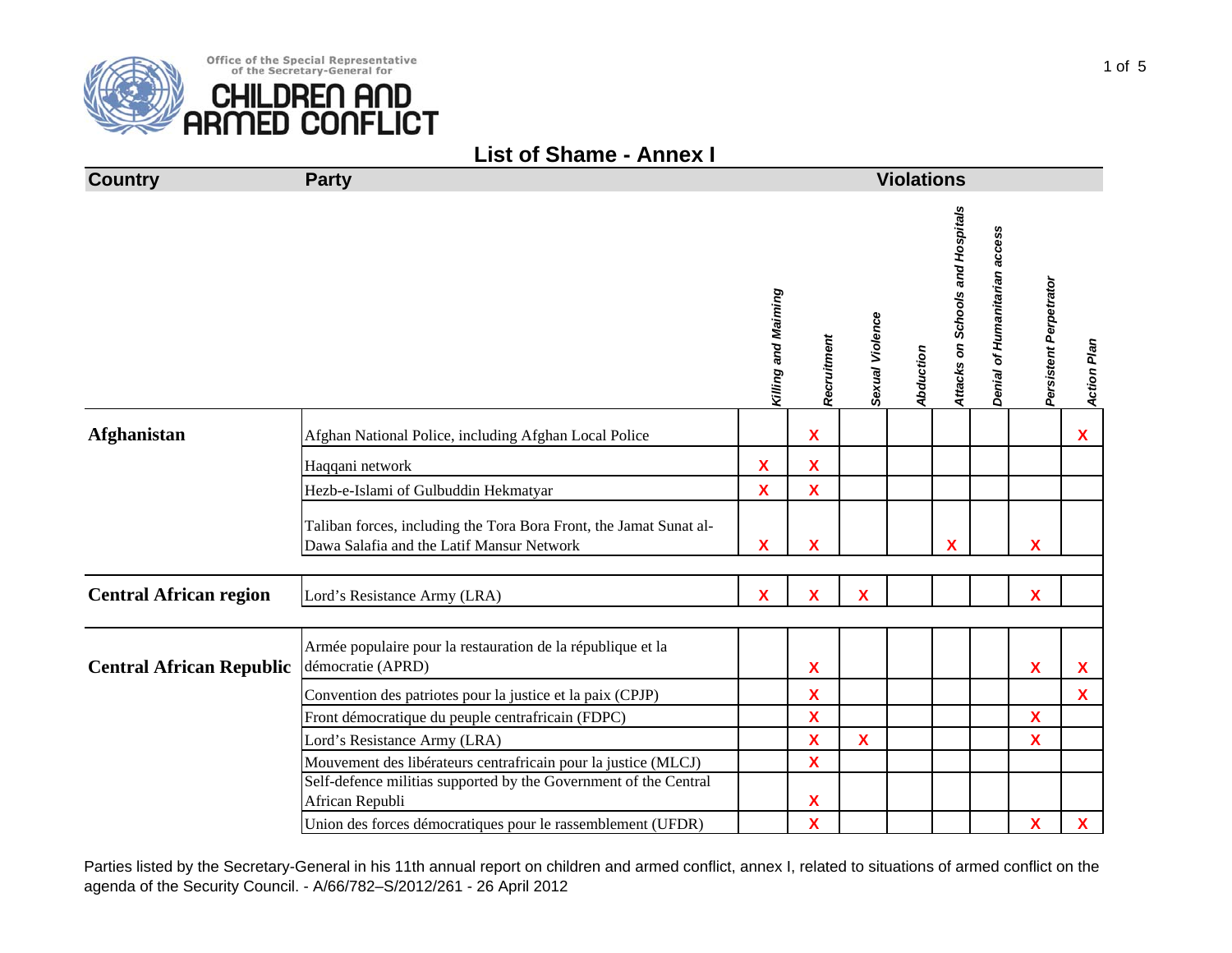|  |  |  |  | <b>List of Shame - Annex I</b> |  |
|--|--|--|--|--------------------------------|--|
|--|--|--|--|--------------------------------|--|

| <b>Country</b>             | <b>Party</b>                                                                                                                                                                                                                                                                           | <b>Violations</b>       |                           |                 |           |                                  |                               |                        |              |  |
|----------------------------|----------------------------------------------------------------------------------------------------------------------------------------------------------------------------------------------------------------------------------------------------------------------------------------|-------------------------|---------------------------|-----------------|-----------|----------------------------------|-------------------------------|------------------------|--------------|--|
|                            |                                                                                                                                                                                                                                                                                        | Killing and Maiming     | Recruitment               | Sexual Violence | Abduction | Attacks on Schools and Hospitals | Denial of Humanitarian access | Persistent Perpetrator | Action Plan  |  |
| <b>Chad</b>                | Armée nationale tchadienne, including newly integrated elements                                                                                                                                                                                                                        |                         | $\mathbf x$               |                 |           |                                  |                               | $\mathbf{x}$           | $\mathbf{X}$ |  |
|                            | Justice and Equality Movement (JEM)                                                                                                                                                                                                                                                    |                         | X                         |                 |           |                                  |                               | $\mathbf x$            |              |  |
|                            |                                                                                                                                                                                                                                                                                        |                         |                           |                 |           |                                  |                               |                        |              |  |
| <b>Democratic Republic</b> | Forces armées de la République Démocratique du Congo (FARDC),<br>including integrated elements from various armed groups, including<br>the Congrès national pour la défense du peuple (CNDP), formerly<br>led by Laurent Nkunda as well as elements currently led by Bosco<br>Ntaganda |                         | $\boldsymbol{\mathsf{X}}$ | X               |           |                                  |                               | <b>X</b>               |              |  |
| of the Congo               | Forces démocratiques de libération du Rwanda (FDLR)                                                                                                                                                                                                                                    |                         | $\mathbf{x}$              | $\mathbf x$     |           | X                                |                               | $\mathbf{X}$           |              |  |
|                            | Front de résistance patriotique en Ituri/Front populaire pour la justice<br>au Congo (FRPI/FPJC)                                                                                                                                                                                       |                         | X                         | X               |           |                                  |                               |                        |              |  |
|                            | Lord's Resistance Army (LRA)                                                                                                                                                                                                                                                           |                         | X                         | $\mathbf x$     |           |                                  |                               | $\mathbf x$            |              |  |
|                            | Mai-Mai groups in North and South Kivu, including the Patriotes<br>résistants congolais (PARECO)                                                                                                                                                                                       |                         | X                         | X               |           |                                  |                               | X                      |              |  |
| <b>Iraq</b>                |                                                                                                                                                                                                                                                                                        | X                       | $\boldsymbol{\mathsf{X}}$ |                 |           | X                                |                               |                        |              |  |
|                            | Al-Qaida in Iraq<br>Islamic State of Iraq (ISI)                                                                                                                                                                                                                                        | $\overline{\mathbf{X}}$ |                           |                 |           | X                                |                               |                        |              |  |
|                            |                                                                                                                                                                                                                                                                                        |                         |                           |                 |           |                                  |                               |                        |              |  |

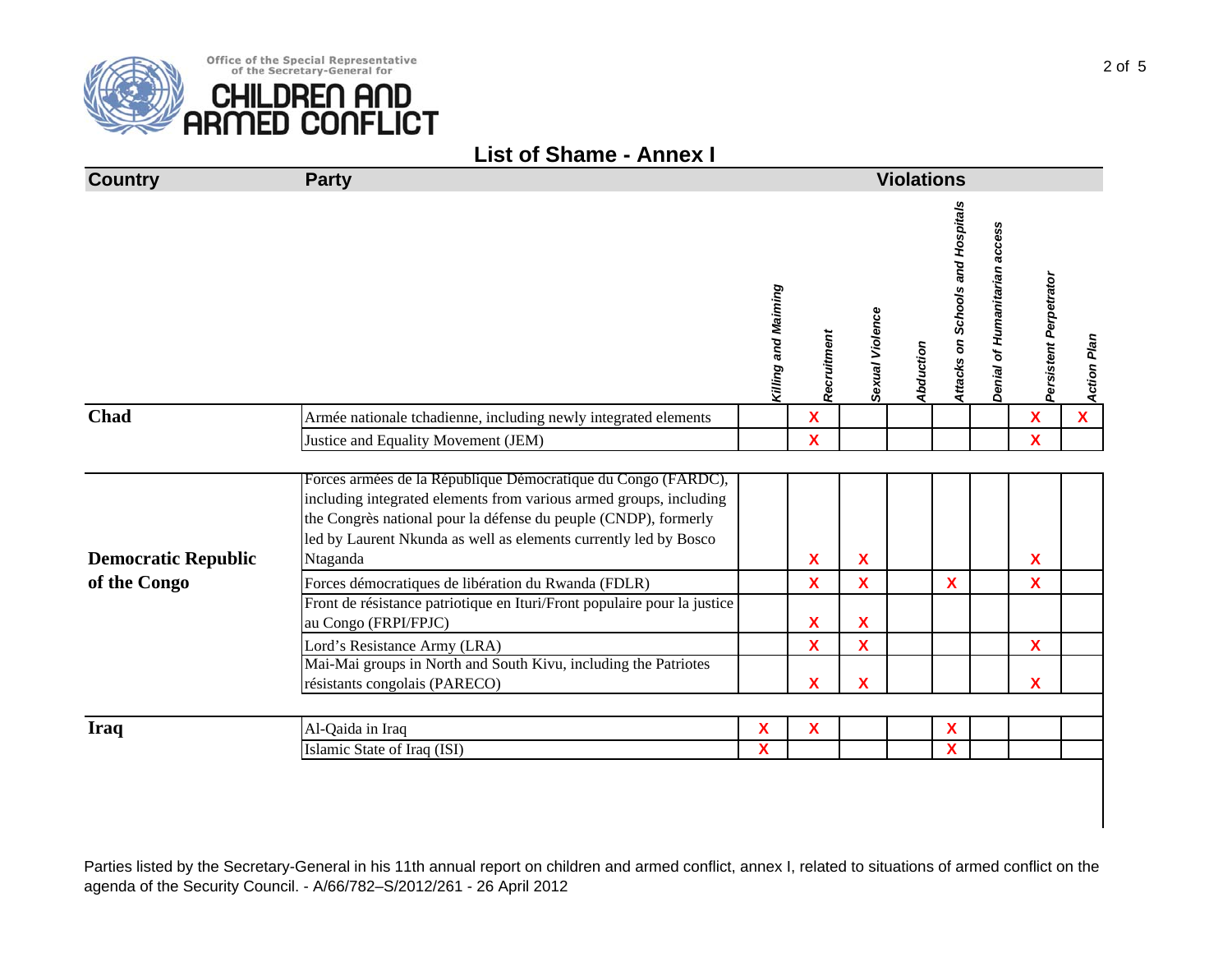|  | <b>List of Shame - Annex I</b> |
|--|--------------------------------|
|  |                                |

| <b>Country</b>     | <b>Party</b>                                                                                                                                          | <b>Violations</b>         |                           |                 |           |                                  |                               |                           |             |  |  |
|--------------------|-------------------------------------------------------------------------------------------------------------------------------------------------------|---------------------------|---------------------------|-----------------|-----------|----------------------------------|-------------------------------|---------------------------|-------------|--|--|
|                    |                                                                                                                                                       | Killing and Maiming       | Recruitment               | Sexual Violence | Abduction | Attacks on Schools and Hospitals | Denial of Humanitarian access | Persistent Perpetrator    | Action Plan |  |  |
| <b>Myanmar</b>     | Democratic Karen Buddhist Army (DKBA)                                                                                                                 |                           | $\mathbf{x}$              |                 |           |                                  |                               | $\mathbf{x}$              |             |  |  |
|                    | Kachin Independence Army (KIA)                                                                                                                        |                           | $\overline{\mathbf{X}}$   |                 |           |                                  |                               | $\overline{\mathbf{X}}$   |             |  |  |
|                    | Karen National Union/Karen National Liberation Army<br>(KNU/KNLA)                                                                                     |                           | $\boldsymbol{\mathsf{X}}$ |                 |           |                                  |                               | $\boldsymbol{\mathsf{X}}$ | $\star$     |  |  |
|                    | Karenni National Progressive Party/Karenni Army (KNPP/KA)                                                                                             |                           | X                         |                 |           |                                  |                               | $\boldsymbol{\mathsf{X}}$ | $\star$     |  |  |
|                    | Shan State Army South (SSA-S)                                                                                                                         |                           | $\boldsymbol{\mathsf{X}}$ |                 |           |                                  |                               | $\boldsymbol{\mathsf{X}}$ |             |  |  |
|                    | Tatmadaw Kyi, including integrated border guard forces                                                                                                |                           | $\overline{\mathbf{X}}$   |                 |           |                                  |                               | $\overline{\mathbf{X}}$   |             |  |  |
|                    | United Wa State Army (UWSA)                                                                                                                           |                           | $\overline{\mathbf{X}}$   |                 |           |                                  |                               | $\overline{\mathbf{X}}$   |             |  |  |
|                    | * This party has sought to conclude an action plan with the United Nations in line with Security Council resolutions 1539 (2004) and 1612 (2005), but |                           |                           |                 |           |                                  |                               |                           |             |  |  |
| <b>Somalia</b>     | Al-Shabaab                                                                                                                                            | X                         | X                         |                 |           |                                  |                               |                           |             |  |  |
|                    | <b>Transitional Federal Government</b>                                                                                                                | $\boldsymbol{\mathsf{X}}$ | $\overline{\mathbf{X}}$   |                 |           |                                  |                               | $\overline{\mathbf{X}}$   |             |  |  |
| <b>South Sudan</b> | Lord's Resistance Army (LRA)                                                                                                                          | X                         | $\boldsymbol{\mathsf{X}}$ | X               |           |                                  |                               | X                         |             |  |  |
|                    | Sudan People's Liberation Army (SPLA)                                                                                                                 |                           | X                         |                 |           |                                  |                               | X                         | x           |  |  |